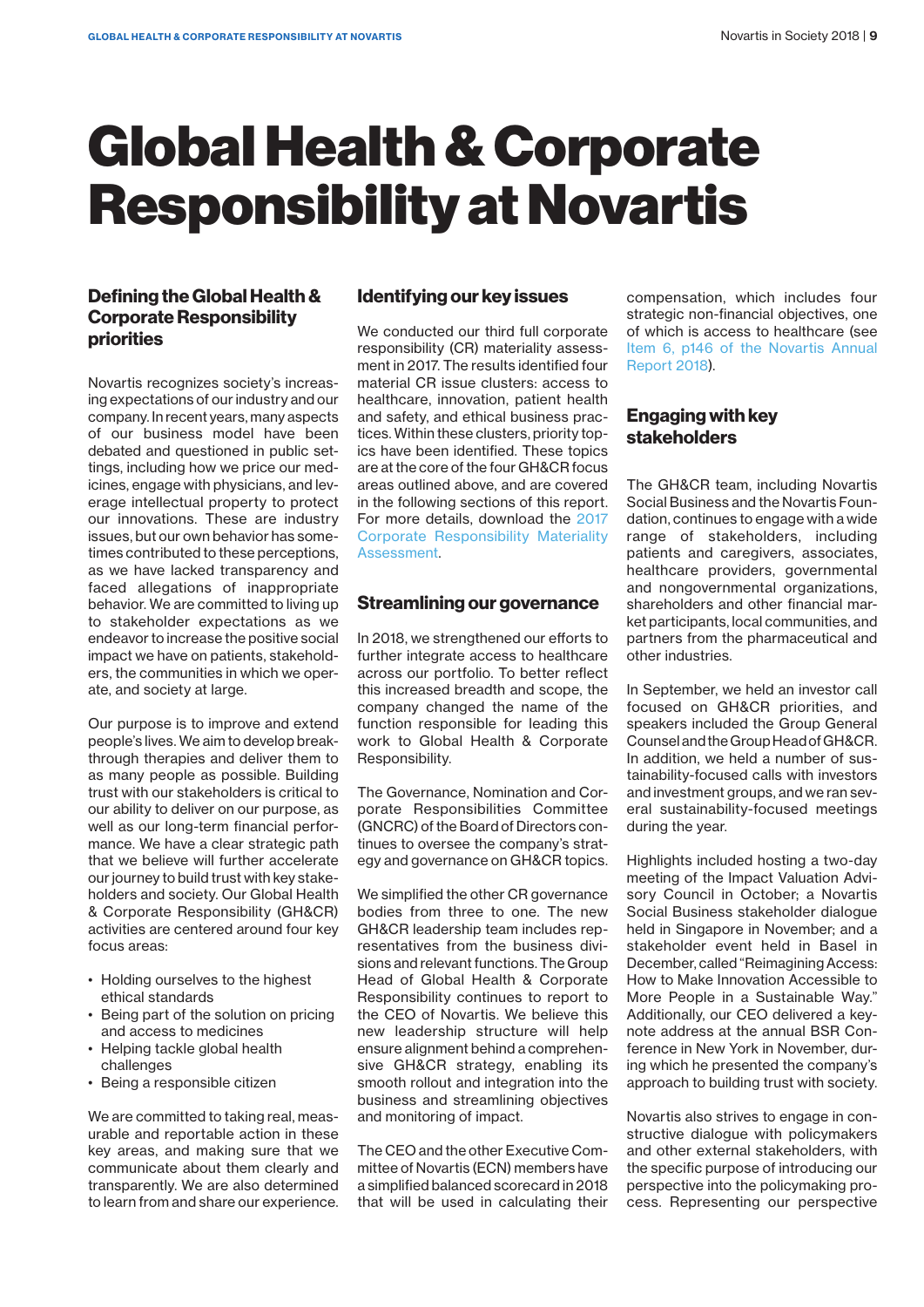and providing policymakers with data and insights enables informed decision-making conducive to improving patient outcomes. We also work closely with trade associations and participate in industry initiatives, which create opportunities to raise industry standards and exchange best practices. A list of our memberships can be found in the appendix on page 58.

Novartis makes financial contributions to support political dialogue on issues of relevance to the company or to certain government projects (e.g., for capacity-building). Such contributions need to be fully compliant with applicable regulations, and we only make political contributions in countries where such contributions by corporations are both legal and generally considered appropriate. We publish the amount of these contributions on our website and, for the US, in the Novartis in Society US report.

## **Measuring and valuing our impact**

The Novartis financial, environmental and social (FES) impact valuation is our approach to measuring the social and environmental impact our business activities have on society, in addition to our economic value. We first developed, tested and applied our methodology in 2016.

Since then, we have further developed the approach, significantly expanding the scope. In 2017, this approach showed that our activities contributed USD 84 billion to the global gross domestic product (GDP), as well as an estimated 830 000 jobs beyond those held by our own employees. In addition, our human capital impact – including employee development, occupational safety and living wages – was valued at USD 7.0 billion, with USD 6.6 billion coming from the social impact of living wages in our own operations and the entire supply chain, and USD 0.4 billion coming from employee development and occupational safety. At the same time, we are taking steps to minimize our negative environmental impact, as measured by the carbon, other air emissions, water and waste impacts of our own operations and supply chain, which were valued at USD 4.7 billion. For the first time in 2017, we calculated the social impact of a large part of our Innovative Medicines portfolio in 29 countries, amounting to USD 72 billion.

Our impact valuation efforts are still evolving, with gaps to be filled in methodologies and data. In 2018, a number of Novartis case studies were published, aiming to address these gaps. For 2017, induced effects were added as additional air emissions and water impacts in the supply chain. The increased scope explains the change in results compared to 2016. For more details, see appendix page 59.

#### **Novartis financial, environmental and social impact 2017**

| Indicator                                                    | Results <sup>1</sup> | <b>Remarks</b>                                                                                  |
|--------------------------------------------------------------|----------------------|-------------------------------------------------------------------------------------------------|
|                                                              |                      |                                                                                                 |
| <b>Financial</b>                                             |                      |                                                                                                 |
| <b>GDP</b> contribution                                      | USD 84 bn            | Own operations USD 48 bn, indirect impacts USD 19 bn, induced impacts<br>USD 17 bn              |
| Employment                                                   | 830 000              | Own operations 121 000, indirect 360 000, induced 470 000                                       |
| Economic inefficiencies                                      |                      | Not valued in 2017; no methodology available                                                    |
| <b>Total taxes</b>                                           |                      | Not valued globally in 2017                                                                     |
| <b>Environmental</b>                                         |                      |                                                                                                 |
| Climate, energy and air pollution                            | (USD 3.8 bn)         | Own operations USD 220 m, indirect USD 1.5 bn, induced USD 2.1 bn                               |
| Water and waste                                              | (USD 900 m)          | Own operations USD 48 m, indirect USD 283 m; induced USD 413 m,<br>downstream USD 149 m         |
| Other environmental impacts                                  |                      | Land use, biodiversity not valued in 2017                                                       |
| <b>Social</b>                                                |                      |                                                                                                 |
| Living wages                                                 | USD 6.6 bn           | Own operations USD 1 bn, indirect USD 5.6 bn                                                    |
| Employee development                                         | <b>USD 370 m</b>     | Own operations                                                                                  |
| Occupational safety                                          | (USD 3 m)            | Own operations including third-party personnel (field force not yet covered)                    |
| Other human capital impacts                                  |                      | Employee well-being, voluntary turnover, human rights beyond<br>living wages not valued in 2017 |
| Products                                                     | USD 72 bn            | Large part of the Innovative Medicines portfolio in 29 countries                                |
| 1. All figures refer to 2017, 2018 details not ust evailable |                      |                                                                                                 |

All figures refer to 2017. 2018 data is not yet available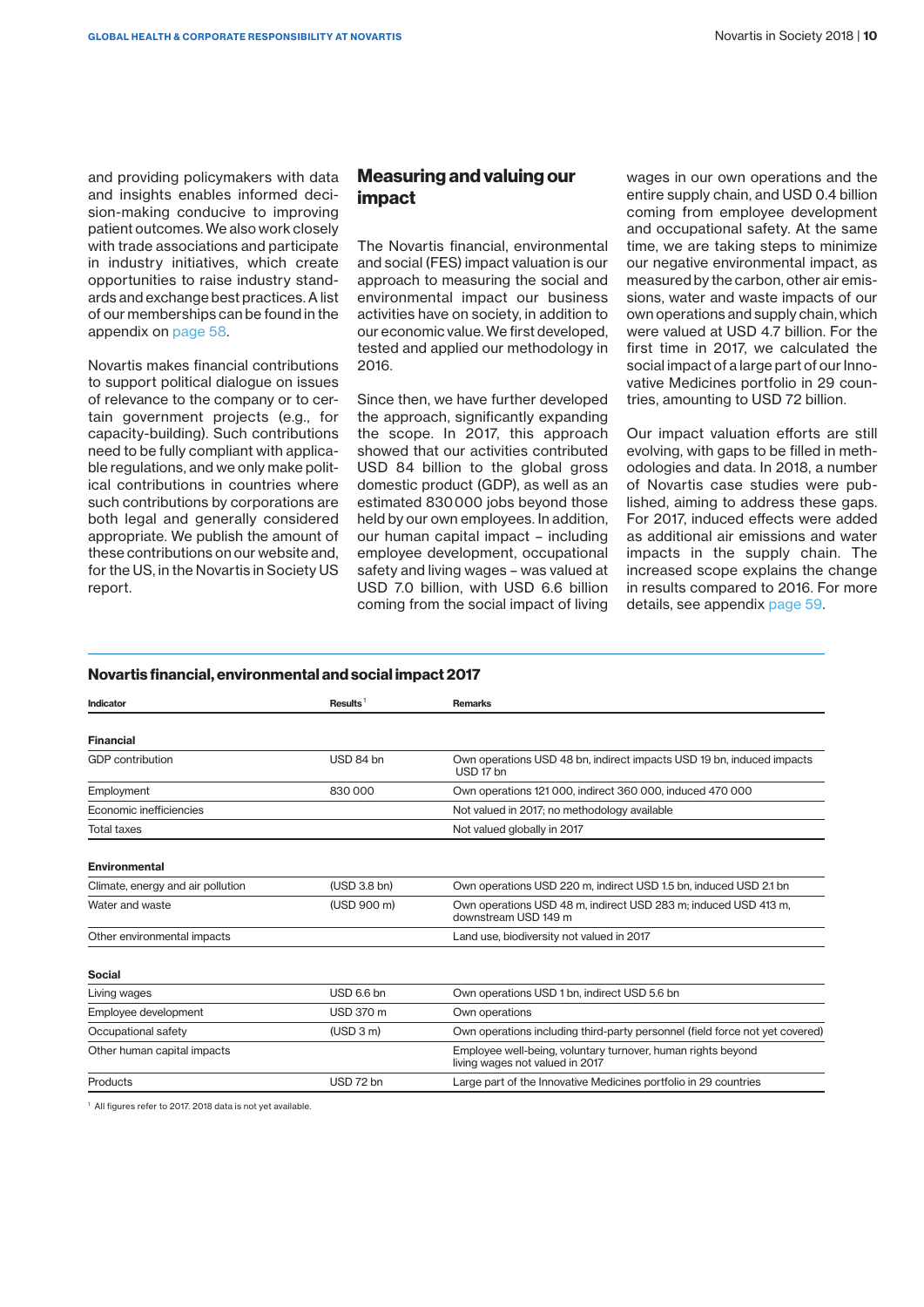## **Valuing the global impact of Novartis – Five questions to John Elkington**

In 2018, Novartis convened a group of experts to form its Impact Valuation Advisory Council (IVAC), with the following goal: to road test and improve the company's approach to impact valuation, building momentum for wider adoption across its global business to guide business outcomes that can create financial, environmental and social value. John Elkington<sup>1</sup> is the chair of IVAC. Other members include Amanda Feldman (director, Impact Management Project), En Lee (partner and head of Asia-Pacific, LGT Impact), Jelena Spanjol, Ph.D. (head, Institute for Innovation Management, Munich School of Management), and Mathis Wackernagel, Ph.D. (founder and president, Global Footprint Network). The first IVAC meeting was held in Basel in October 2018.

#### **You coined the term "triple bottom line" 25 years ago. Where are we now?**

Understood as a sustainability framework that examines a company's social, environment and economic impact, my intention with the "triple bottom line" (TBL) was for it to be the basis of a world where people and planet were valued on par with profits. The concept has been widely adopted over the years, powerfully shaping ESG (environmental, social and governance) ratings, Global Reporting Initiative-style reporting, and the rapidly growing B Corporation movement.

But too often we see a trade-off mentality, where "shared value" is targeted across two bottom lines. at the expense of the third. In honesty, we still live in a world where the system deems profit and the financial bottom line as the

bottom line, the single measure of company success.

That's why I proposed a "product recall" for the TBL in June 2018, through the Harvard Business Review. Tomorrow's impact will be measured using tomorrow's impact tools, hopefully including a rebooted TBL.

#### **Why is impact valuation seen as increasingly important?**

There is growing market awareness that impact valuation – the quantifying of impacts in monetary terms – can bring key social and environmental value into the equation. Challenges once seen as peripheral are becoming financially "material" – a trend illustrated by BlackRock CEO Larry Fink's call in 2018 for urgent progress in this area.

#### **How is the impact valuation work of Novartis helping advance the field?**

The work Novartis is doing in the space goes beyond what most companies aspire to. In addition to publishing data on its impacts, both positive and negative, Novartis is openly sharing its evolving impact valuation methodology through detailed case studies. That's a huge boost for the entire field.

#### **What are the strengths and weaknesses of the company's approach?**

This is a practical, bottom-up approach, prioritizing the development of key indicators for topics highlighted in the firm's CR materiality assessment.

The next challenge: to make the methodology both accessible to and applicable across more

parts of the business. As challenges such as data granularity are overcome, the focus will expand to using impact valuation to drive and inform strategy and decisionmaking processes at Novartis.

#### **What is the next step in impact valuation?**

The widespread adoption of impact measurement and management has the potential to transform financial markets – where investors allocate capital toward companies that are eliminating negative impacts while creating positive impact.

#### The [Impact Management](https://impactmanagementproject.com/)  [Project](https://impactmanagementproject.com/), which aims to accelerate this shift (and is represented on the IVAC by Amanda Feldman), signals the next stage of the Impact Revolution. Corporate goals, performance and reporting are already increasingly being tested against more ambitious benchmarks, linked to the [UN Sustainable](https://sustainabledevelopment.un.org/?menu=1300) [Development Goals](https://sustainabledevelopment.un.org/?menu=1300) (and the [World](https://www.worldbenchmarkingalliance.org/)  [Benchmarking Alliance\)](https://www.worldbenchmarkingalliance.org/), [Science-](https://sciencebasedtargets.org/)[Based Targets](https://sciencebasedtargets.org/) or the Future-Fit [Business Benchmark](http://futurefitbusiness.org/).

Even more importantly, new technology – including machine learning and artificial intelligence – will massively boost the utility of the data gathered.

Novartis could continue to contribute toward this global shift by engaging and leading by example.

<sup>1</sup> Author, advisor and entrepreneur; co-founder and executive chairman of Volans; and co-founder of SustainAbility